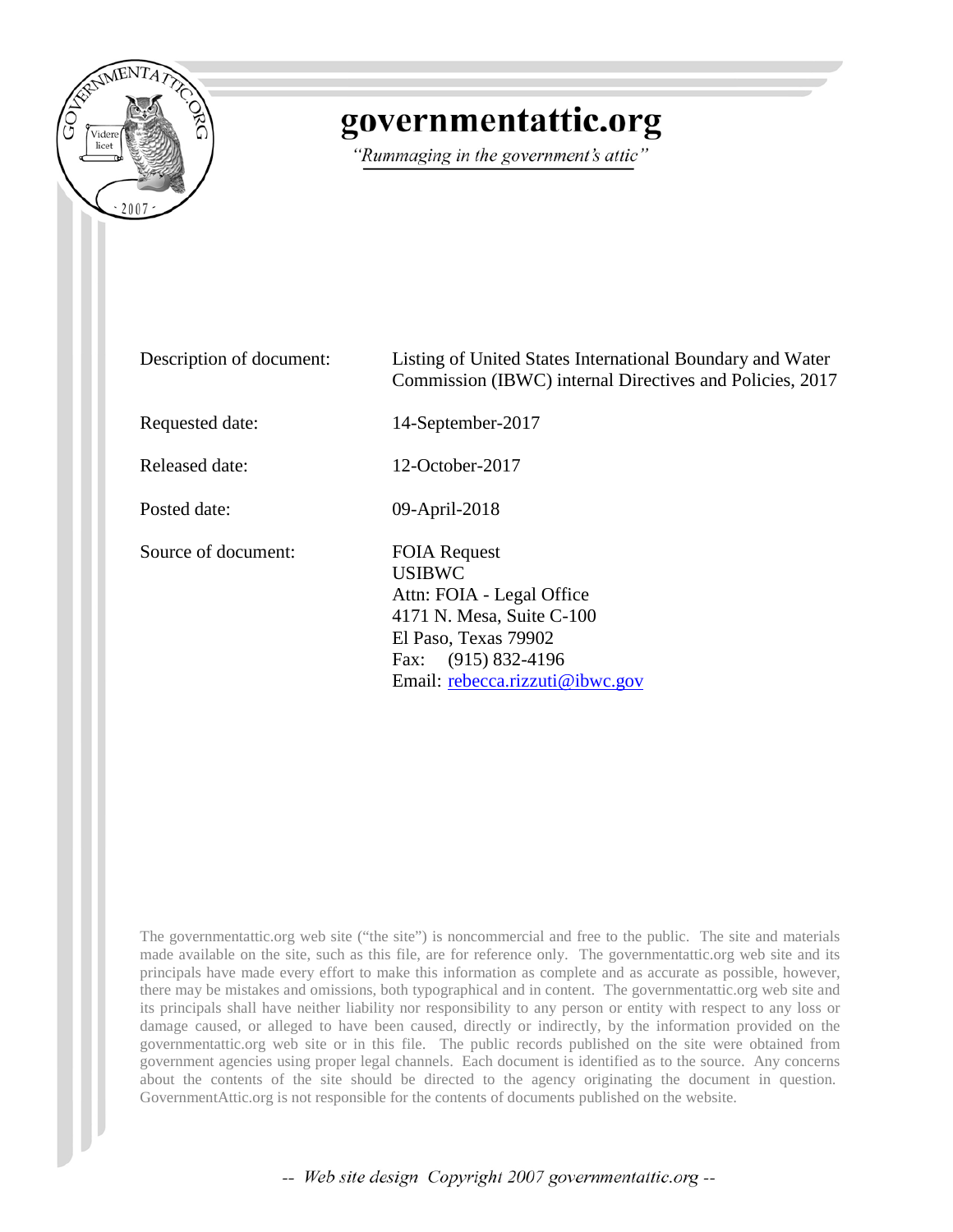From: Rebecca Rizzuti <Rebecca.Rizzuti@ibwc.gov> Cc: Brenda Porras <Brenda.Porras@ibwc.gov> Sent: Thu, Oct 12, 2017 11:34 am Subject: FOIA 2017-50

I refer to your Freedom of Information Act (FOIA) 5 U.S.C. § 552 request No. 2017-50 sent via email dated September 14, 2017. A review of United States International Boundary and Water Commission (Agency) records has been completed.

You requested: a listing of IBWC's internal directives.

Documents responsive to your request are sent via this email on October 12, 2017. Redactions made to responsive documents indicate one, but not all, possible exemptions applicable to the redacted information.

FOIA Request No. 2017-50 is considered completed by the Agency. If you have any questions, you may contact Rebecca Rizzuti, Legal Counsel, International Boundary and Water Commission. Please be sure to refer to the FOIA number shown above in all correspondence about this request.

Sincerely,

Rebecca A. Rizzuti Assistant Legal Advisor International Boundary and Water Commission, Office of the Legal Advisor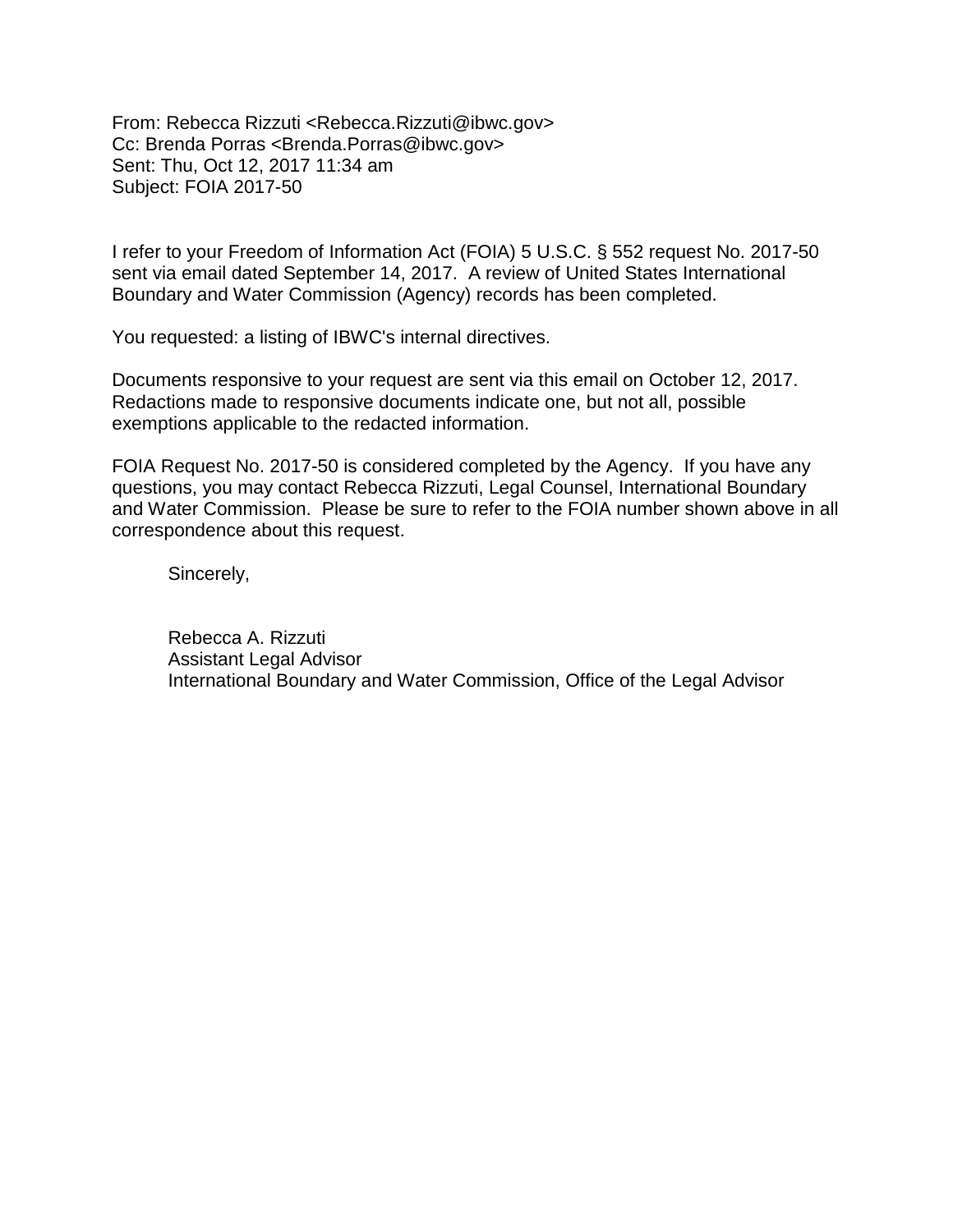Appeal Rights

A FOIA requester may appeal an adverse determination of a FOIA request to the USIBWC Commissioner. 22 C.F.R. § 1102.7. The appeal should be addressed to:

 United States Section, International Boundary and Water Commission Edward Drusina, Commissioner 4171 North Mesa, Suite C-310 El Paso, TX 79902-1422

The appeal should be clearly identified as such on the envelope and in the letter by labeling it "Freedom of Information Act Appeal" or "Appeal or Records" or the equivalent. An appeal must be filed within 90 days of the receipt of an initial determination (in cases of denials of entire request), or of receipt of any records being made available pursuant to the initial determination (in case of partial denials).

The 2007 FOIA amendments created the Office of Government Information Services (OGIS) to offer mediation services to resolve disputes between FOIA requesters and Federal agencies as a non-exclusive alternative to litigation. Using OGIS services does not affect a requester's right to pursue litigation. A requester may contact OGIS in any of the following ways:

Office of Government Information Services National Archives and Records Administration 8601 Adelphi Road - OGIS College Park, MD 20740-6001 E-mail: ogis@nara.gov Web: https://ogis.archives.gov Telephone: 202-741-5770 Fax: 202-741-5769 Toll-free: 1-877-684-6448

Respectfully, Rebecca A. Rizzuti Assistant Legal Advisor International Boundary and Water Commission, Office of Legal Advisor 4171 N. Mesa St., Suite C-100 El Paso, TX 79902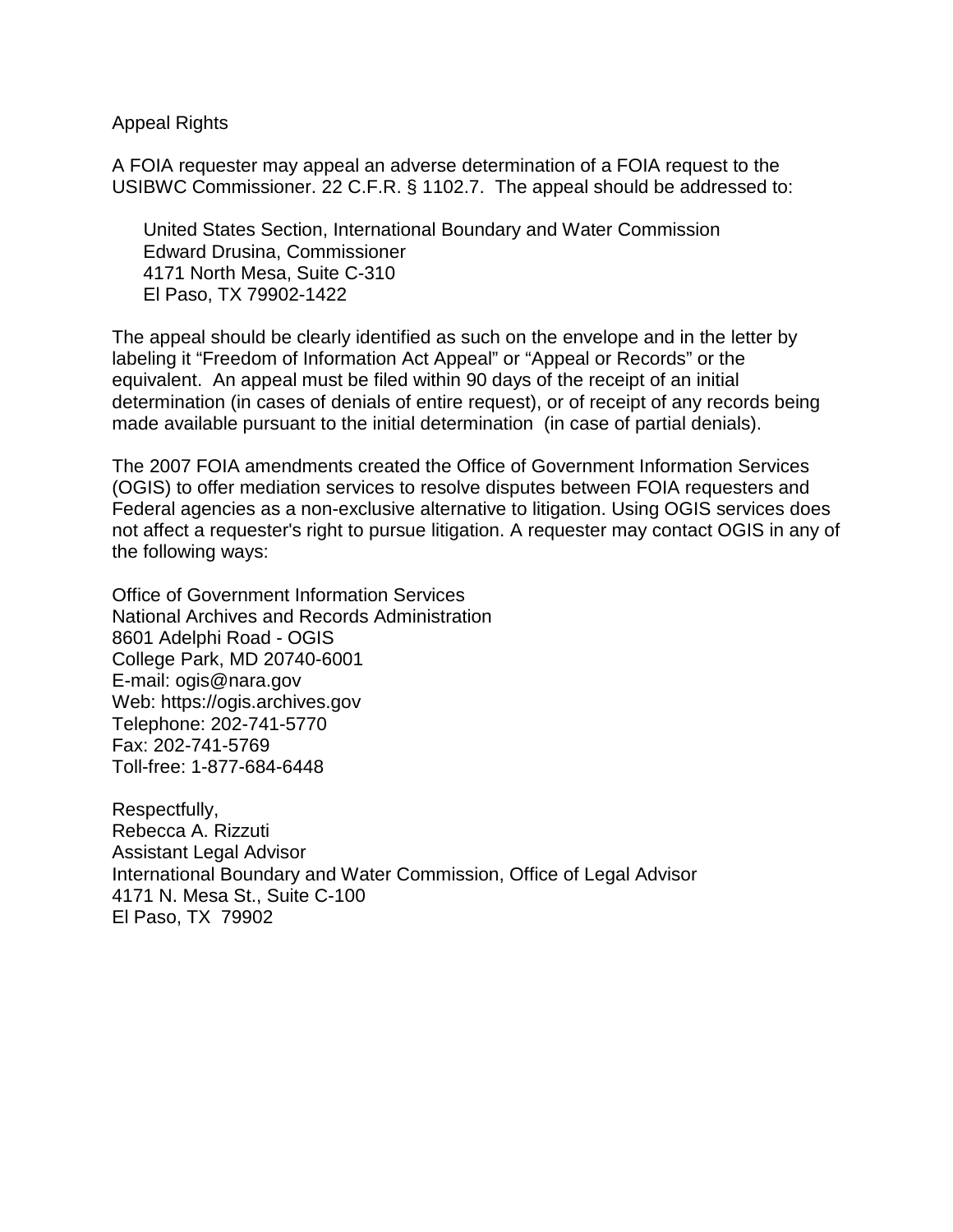| <b>Citation</b>     | <b>Current Date</b> | <b>New Name</b>                                                                               | <b>Department Proponent</b> | Proponent<br><b>Office</b> | Signed       | <b>PV-Volume</b>                   | <b>PV-Chapter</b>                                |
|---------------------|---------------------|-----------------------------------------------------------------------------------------------|-----------------------------|----------------------------|--------------|------------------------------------|--------------------------------------------------|
| SD.I.01011          | $01$ -Apr-13        | Directive Management System                                                                   | Directives Management       | IMD                        | $01$ -Apr-13 |                                    | Mission Support Directives Management System     |
| SD.I.01011-M-1      | 01-Apr-13           | Directive Management System Manual                                                            | Directives Management       | IMD                        | 01-Apr-13    |                                    | Mission Support Directives Management System     |
| SD.I.04011          | 03-May-15           | Passport Application and Issuance Directive                                                   | Foreign Affairs             | FAO                        | 03-May-15    |                                    | Mission Support   Foreign Affairs Administration |
| SD.I.04012          | $01$ -Sep- $00$     | Amendment to Commission Identification Cards                                                  | Foreign Affairs             | FAO                        | 01-Sep-00    |                                    | Mission Support Foreign Affairs Administration   |
| SD.I.04013          | 19-Jun-00           | Translation and Simultaneous Interpretation Services                                          | Foreign Affairs             | <b>FAO</b>                 | 19-Jun-00    |                                    | Mission Support   Foreign Affairs Administration |
| SD.I.04021          | 26-Jan-93           | Minutes of the Commission                                                                     | Foreign Affairs             | FAO                        | 26-Jan-93    |                                    | Mission Support Foreign Affairs Diplomacy        |
| SD.I.05011          | 13-May-03           | Office of the Legal Advisor Reporting Requirements and Office Procedures                      | Legal Affairs               | LEG                        | 13-May-03    |                                    | Mission Support Legal Affairs Administration     |
| SD.I.05012          | 07-May-03           | Freedom of Information Act                                                                    | Legal Affairs               | <b>LAO</b>                 | 07-May-03    |                                    | Mission Support Legal Affairs Administration     |
| SD.I.05013          | 15-Mar-01           | Recording of Conversations in the Workplace                                                   | Legal Affairs               | LAO                        | 15-Mar-01    |                                    | Mission Support Legal Affairs Administration     |
|                     |                     | Solicitation and/or Acceptance of Gifts, Favors, or Money From Contractors, Vendors or Others |                             |                            |              | <b>Mission Support Ethics</b>      |                                                  |
| SD.I.05021          | 28-Apr-03           | Doing Business or Seeking Business with the United States Government                          | Legal Affairs               | LAO                        | 28-Apr-03    |                                    |                                                  |
| SD.I.06011          | 09-May-02           | <b>Accountability and Controls</b>                                                            | Administration              | CAO                        | 09-May-02    |                                    | Mission Support General Administration           |
| SD.I.06012          | 23-Mar-84           | Publication of United States Section Documents in the Federal Register                        | Administration              | CAO                        | 23-Mar-84    |                                    | Mission Support General Administration           |
| SD.I.06013          | 16-Jan-01           | Professional Liability Insurance                                                              | Administration              | CAO                        | 16-Jan-01    |                                    | Mission Support General Administration           |
|                     |                     | Development, Implementation, Monitoring, and Maintenance of Interagency Agreements (IAG's),   |                             |                            |              |                                    |                                                  |
| SD.I.06014          | 02-Aug-00           | Memorandums of Understanding (MOU's), Memorandums of Agreement (MOA's), and Similar           | Administration              | CAO                        | 02-Aug-00    |                                    | Mission Support General Administration           |
|                     |                     | Intergovernmental/Interagency/International Agreements and Grants                             |                             |                            |              |                                    |                                                  |
| SD.I.06015          | 03-May-94           | <b>Smoking Regulations</b>                                                                    | Administration              | CAO                        | 03-May-94    |                                    | Mission Support General Administration           |
| SD.I.06016          | 30-Sep-02           | Agency Financial Management System                                                            | Administration              | <b>FSD</b>                 | 30-Sep-02    |                                    | Mission Support General Administration           |
| SD.I.06017          | 01-Aug-03           | Personally Owned and Government Owned Electrical Appliances                                   | Administration              | CAO                        | 01-Aug-03    |                                    | Mission Support General Administration           |
| SD.I.06031          | 20-May-94           | U.S. Section Budget Preparation                                                               | Administration              | <b>BUD</b>                 | 20-May-94    | Mission Support Budget             |                                                  |
| SD.I.06041-M-2017   | 01-Oct-16           | Cost Center Management, Fiscal Year 2017                                                      | Administration              | <b>BUD</b>                 | 01-Jan-17    |                                    | Mission Support Finance and Accounting           |
| SD.I.06042          | 30-Sep-01           | U.S. Section Operations in Absence of Appropriations                                          | Administration              | <b>FSD</b>                 |              |                                    | Mission Support Finance and Accounting           |
| SD.I.06043          | 28-Jan-04           | Debt and Claim Management                                                                     | Administration              | <b>FSD</b>                 | 28-Jan-04    |                                    | Mission Support Finance and Accounting           |
| SD.I.06044          | 1-May-06            | <b>Travel and Transportation</b>                                                              | Administration              | <b>FSD</b>                 | 1-May-06     |                                    | Mission Support Finance and Accounting           |
| SD.I.06045-M-1      | 21-Aug-03           | Timekeeper's Operating Procedures Manual                                                      | Administration              | FSD                        | 21-Aug-03    |                                    | Mission Support Finance and Accounting           |
| SD.I.06047          | 07-Oct-03           | <b>Representation Funds</b>                                                                   | Administration              | <b>FSD</b>                 |              |                                    | Mission Support Finance and Accounting           |
| SD.I.06048          | 31-Jan-97           | Form USIBWC 409-ADE Automated Attendance Report Cost Distribution                             | Administration              | <b>FSD</b>                 | 31-Jan-97    |                                    | Mission Support Finance and Accounting           |
| SD.I.06049          | 01-Nov-84           | <b>Waiver of United States Claims</b>                                                         | Administration              | <b>FSD</b>                 | 01-Nov-84    |                                    | Mission Support Finance and Accounting           |
| SD.I.06051          | 16-Jun-03           | Agency Acquisition Contracting Authority and Responsibility; Procurement Integrity            | Administration              | <b>ACQ</b>                 | 16-Jun-03    | <b>Mission Support Acquisition</b> |                                                  |
| SD.I.06052          | 01-Nov-95           | Procurement Integrity Directive                                                               | Administration              | ACQ                        | $6$ -Jun-16  | Mission Support Acquisition        |                                                  |
| SD.I.06053          | 27-Jan-15           | Requisitions (IBWC Form 041)                                                                  | Administration              | ACQ                        | 27-Jan-16    | Mission Support Acquisition        |                                                  |
| SD.I.06054          | 22-Aug-97           | <b>Purchase Orders</b>                                                                        | Administration              | <b>ACQ</b>                 | 22-Aug-97    | Mission Support Acquisition        |                                                  |
| SD.I.06055          | 28-Mar-16           | Competition Requirements and Sources                                                          | Administration              | ACQ                        | 28-Mar-16    | Mission Support Acquisition        |                                                  |
| SD.I.06056          | 12-Sep-97           | Services Contracts                                                                            | Administration              | ACQ                        | 12-Sep-97    | Mission Support Acquisition        |                                                  |
| SD.I.06057-M-1      | 09-Aug-16           | Government-Wide Commercial Purchase Card - SmartPay Purchase Card Manual                      | Administration              | <b>ACQ</b>                 | 08-Aug-09    | Mission Support Acquisition        |                                                  |
| SD.I.06058          | 02-Sep-16           | Contracting Officer's Representative                                                          | Administration              | ACQ                        | 02-Sep-16    | Mission Support Acquisition        |                                                  |
| SD.I.06061          | 30-Nov-06           | Information Technology Policy and Procedures                                                  | Administration              | IMD                        | 30-Nov-06    |                                    | Mission Support Information Management           |
| SD.I.06061-M-101    | 17-Aug-16           | Information Policy and Procedures - IT Access Control                                         | Administration              | IMD                        | 17-Aug-17    |                                    | Mission Support Information Management           |
| SD.I.06061-M-101-NG | 27-Apr-17           | Information Policy and Procedures - IT Access Control NIWTP                                   | Administration              | <b>IMD</b>                 | 27-Apr-17    |                                    | Mission Support Information Management           |
| SD.I.06061-M-102    | 01-Mar-17           | Information Policy and Procedures - Audit and Accountability                                  | Administration              | <b>IMD</b>                 | 07-Mar-17    |                                    | Mission Support   Information Management         |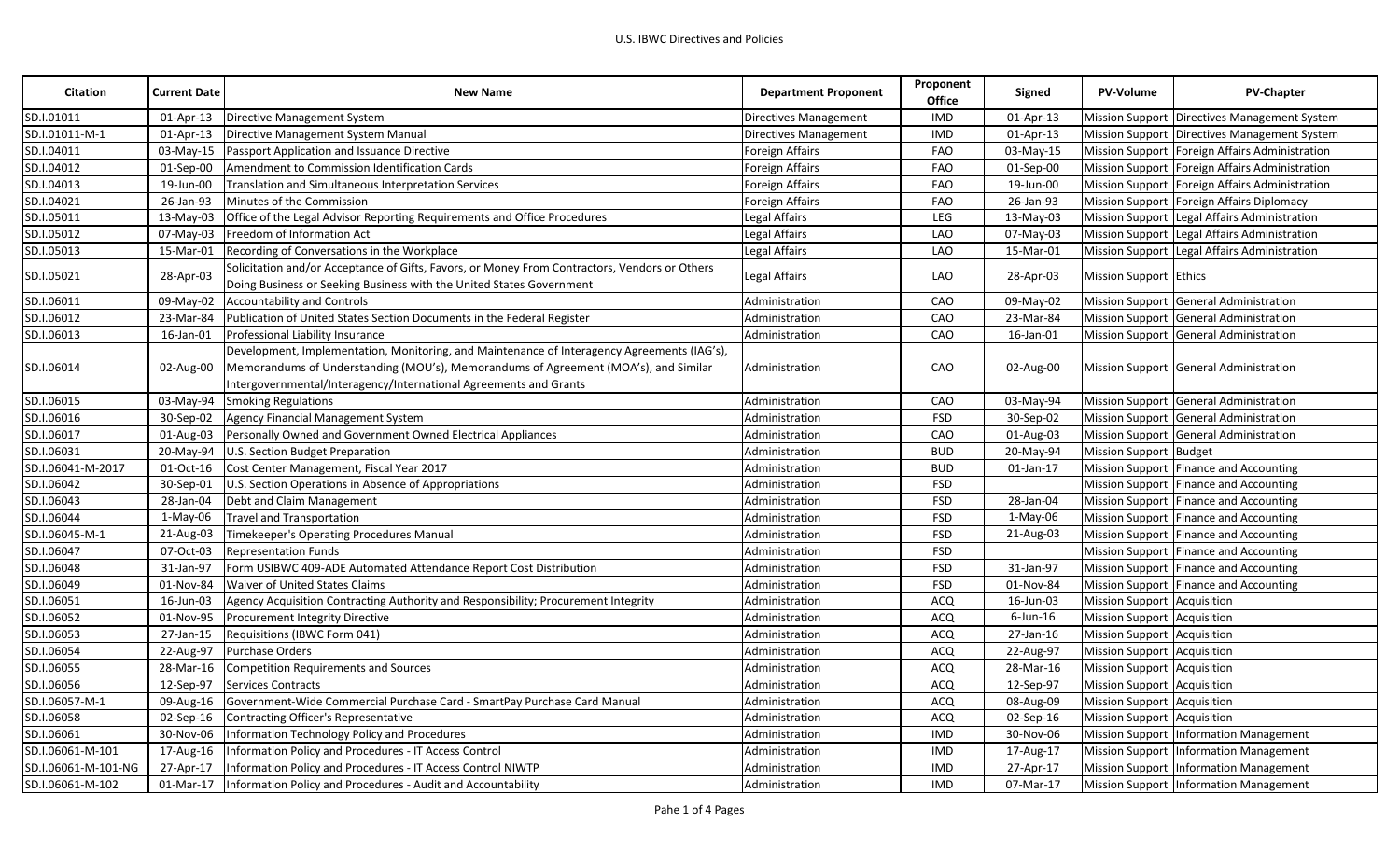| <b>Citation</b>     | <b>Current Date</b> | <b>New Name</b>                                                                 | <b>Department Proponent</b> | Proponent<br><b>Office</b> | Signed          | PV-Volume                      | <b>PV-Chapter</b>                              |
|---------------------|---------------------|---------------------------------------------------------------------------------|-----------------------------|----------------------------|-----------------|--------------------------------|------------------------------------------------|
| SD.I.06061-M-103    | 01-Mar-13           | nformation Policy and Procedures - Configuration Management Policy              | Administration              | <b>IMD</b>                 | 27-Mar-13       |                                | Mission Support Information Management         |
| SD.I.06061-M104     | 01-Mar-14           | Information Policy and Procedures - Risk Management Framework                   | Administration              | <b>IMD</b>                 | 26-Feb-14       |                                | <b>Mission Support Information Management</b>  |
| SD.I.06061-M-105    | 27-Apr-17           | Information Policy and Procedures - IT System and Information Integrity         | Administration              | <b>IMD</b>                 | 27-Apr-17       |                                | Mission Support Information Management         |
| SD.I.06061-M-108    | 18-Nov-13           | Information Policy and Procedures - Incident Response Policy                    | Administration              | <b>IMD</b>                 | 18-Nov-13       |                                | Mission Support Information Management         |
| SD.I.06061-M-109-NG | 27-Apr-17           | Information Policy and Procedures - Media Protection NIWTP                      | Administration              | <b>IMD</b>                 | 27-Apr-17       |                                | Mission Support Information Management         |
| SD.I.06061-M-111    | $01$ -Jun-13        | Information Policy and Procedures - Security Awareness and Training             | Administration              | <b>IMD</b>                 | 05-Jun-13       |                                | Mission Support Information Management         |
| SD.I.06061-M-113-NG | 27-Apr-17           | Information Policy and Procedures - System and Communication Protection - NIWTP | Administration              | <b>IMD</b>                 | 27-Apr-17       |                                | Mission Support Information Management         |
| SD.I.06061-M-121-NG | 27-Apr-17           | Information Policy and Procedures - IT Contingency Management Division          | Administration              | <b>IMD</b>                 | 27-Apr-17       |                                | Mission Support   Information Management       |
| SD.I.06061-M-122-NG | 27-Apr-17           | Information Policy and Procedures - IT Security Maintenance - NIWTP             | Administration              | <b>IMD</b>                 | 27-Apr-17       |                                | Mission Support Information Management         |
| SD.I.06061-M-123-NG | 27-Apr-17           | Information Policy and Procedures - IT Continuous Monitoring - NIWTP            | Administration              | <b>IMD</b>                 | 27-Apr-17       |                                | Mission Support Information Management         |
| SD.I.06062          | 26-Feb-01           | Management of Electronic Records                                                | Administration              | <b>IMD</b>                 | 26-Feb-01       |                                | Mission Support Information Management         |
| SD.I.06063          | 23-Mar-12           | Plan of Action & Milestones (PoA&Ms)                                            | Administration              | <b>IMD</b>                 | 26-Mar-12       |                                | Mission Support Information Management         |
| SD.I.06063          | 24-Feb-12           | Plan of Action & Milestones (PoA&Ms) Policy #19                                 | Administration              | IMD                        | 26-Mar-12       |                                | Mission Support Information Management         |
| SD.I.06071          |                     | 29-May-15 Personal Property Management                                          | Administration              | AMO                        | 29-May-15       |                                | Mission Support Asset Management               |
| SD.I.06071-M-1      | 06-May-15           | Personal Property Management Manual                                             | Administration              | AMO                        | 06-May-15       |                                | Mission Support Information Management         |
| SD.I.06071-M-2      | 01-Dec-12           | Survey Officer's Manual                                                         | Administration              | AMO                        | $16$ -Jan- $13$ |                                | Mission Support Information Management         |
| SD.I.06072          | $01$ -Apr-13        | Supply Management System - Headquarters                                         | Administration              | AMO                        | 01-Apr-13       |                                | Mission Support Asset Management               |
| SD.I.06072-M-1      | $01$ -Apr-13        | Supply Management System Manual - Headquarters                                  | Administration              | AMO                        | 01-Apr-13       |                                | Mission Support Information Management         |
| SD.I.06081          | 01-Oct-12           | <b>Telecommunications Management Directive</b>                                  | Administration              | AMO                        | 02-Oct-12       |                                | Mission Support Telecommunications Management  |
| SD.I.06081-M-1      | 03-Nov-16           | Telecommunications Resources Manual                                             | Administration              | AMO                        | 03-Nov-16       |                                | Mission Support Information Management         |
| SD.I.06091          | 01-Jun-11           | Fleet Management System                                                         | Administration              | AMO                        | 07-Jun-11       |                                | Mission Support Fleet Management               |
| SD.I.06091-M-1      | 01-Jun-11           | Fleet Management System Manual                                                  | Administration              | AMO                        | 07-Jun-11       |                                | Mission Support Information Management         |
| SD.I.06101          | 03-Nov-05           | Mail Management                                                                 | Administration              | RMO                        |                 |                                | Mission Support Records Management             |
| SD.I.06102          | 01-May-90           | Files Maintenance and Records Disposition                                       | Administration              | RMO                        | 1-May-90        |                                | Mission Support Records Management             |
| SD.I.06103          | 01-Dec-05           | <b>Library Operations</b>                                                       | Administration              | RMO                        | 01-Dec-05       |                                | Mission Support Records Management             |
| SD.I.06104          | 1-Oct-00            | Correspondence Manual Vol II, M 503                                             | Administration              | RMO                        | $1-Oct-00$      |                                | Mission Support Records Management             |
| SD.I.06111          | $01$ -Jul-11        | <b>Courier Services</b>                                                         | Administration              | AMO                        | 20-Jul-11       |                                | Mission Support   Mail and Courier Services    |
| SD.I.06120          | 18-Nov-13           | Forms Management                                                                | Administration              | AMO                        | 18-Nov-13       |                                | Mission Support Forms Management               |
| SD.I.06120-M-1      | 18-Nov-13           | Forms Management Manual                                                         | Administration              | AMO                        | 18-Nov-13       |                                | Mission Support Forms Management               |
| SD.I.07011          | 23-Jul-10           | Internal Audit Program                                                          | Office of the Commissioner  | EXE                        | 23-Jul-10       | Mission Support Internal Audit |                                                |
| SD.I.07012          | 13-May-03           | USIBWC Annual Financial Statement - Independent External Audit                  | Office of the Commissioner  | <b>AUD</b>                 | 13-May-03       | Mission Support Internal Audit |                                                |
| SD.I.07021          | 13-Mar-00           | Equal Employment Opportunity Program                                            | Office of the Commissioner  | EEO                        | 13-Mar-00       |                                | Mission Support Equal Employment Opportunity   |
| SD.I.07023          | 15-Apr-15           | Equal Employment Opportunity Alternative Dispute Resolution                     | Office of the Commissioner  | EEO                        | 08-Apr-15       |                                | Mission Support Equal Employment Opportunity   |
| SD.I.07024          | 18-Feb-16           | Anti-Harassment Policy and Procedures                                           | Office of the Commissioner  | EEO                        | 18-Feb-16       |                                | Mission Support Equal Employment Opportunity   |
| SD.I.07025          | 20-Mar-00           | Equal Employment Opportunity Program - Counselor's Manual                       | Office of the Commissioner  | EEO                        | 20-Mar-00       |                                | Mission Support Equal Employment Opportunity   |
| SD.I.07026          | 01-May-07           | Affirmative Action Plan                                                         | Office of the Commissioner  | EEO                        | 01-May-07       |                                | Mission Support Equal Employment Opportunity   |
| SD.I.07027          | 17-Jul-14           | Reasonable Accommodations for Individuals with Disabilities                     | Office of the Commissioner  | EEO                        | 17-Jul-14       |                                | Mission Support Equal Employment Opportunity   |
| SD.I.07028          | 10-Aug-16           | Nursing Mother Support                                                          | Office of the Commissioner  | EEO                        | 10-Aug-16       |                                | Mission Support Equal Employment Opportunity   |
| SD.I.08011          | 19-Oct-79           | Probationary Periods for New Managers and Supervisors                           | Human Resources             | HRO                        | 19-Oct-79       |                                | Mission Support Human Resources Administration |
| SD.I.08012          | 02-Nov-09           | Telework                                                                        | Human Resources             | <b>HRO</b>                 | 02-Nov-09       |                                | Mission Support Human Resources Administration |
| SD.I.08014          | 14-Jun-79           | Employee Responsibilities and Conduct                                           | <b>Human Resources</b>      | <b>HRO</b>                 | 14-Jun-79       |                                | Mission Support Human Resources Administration |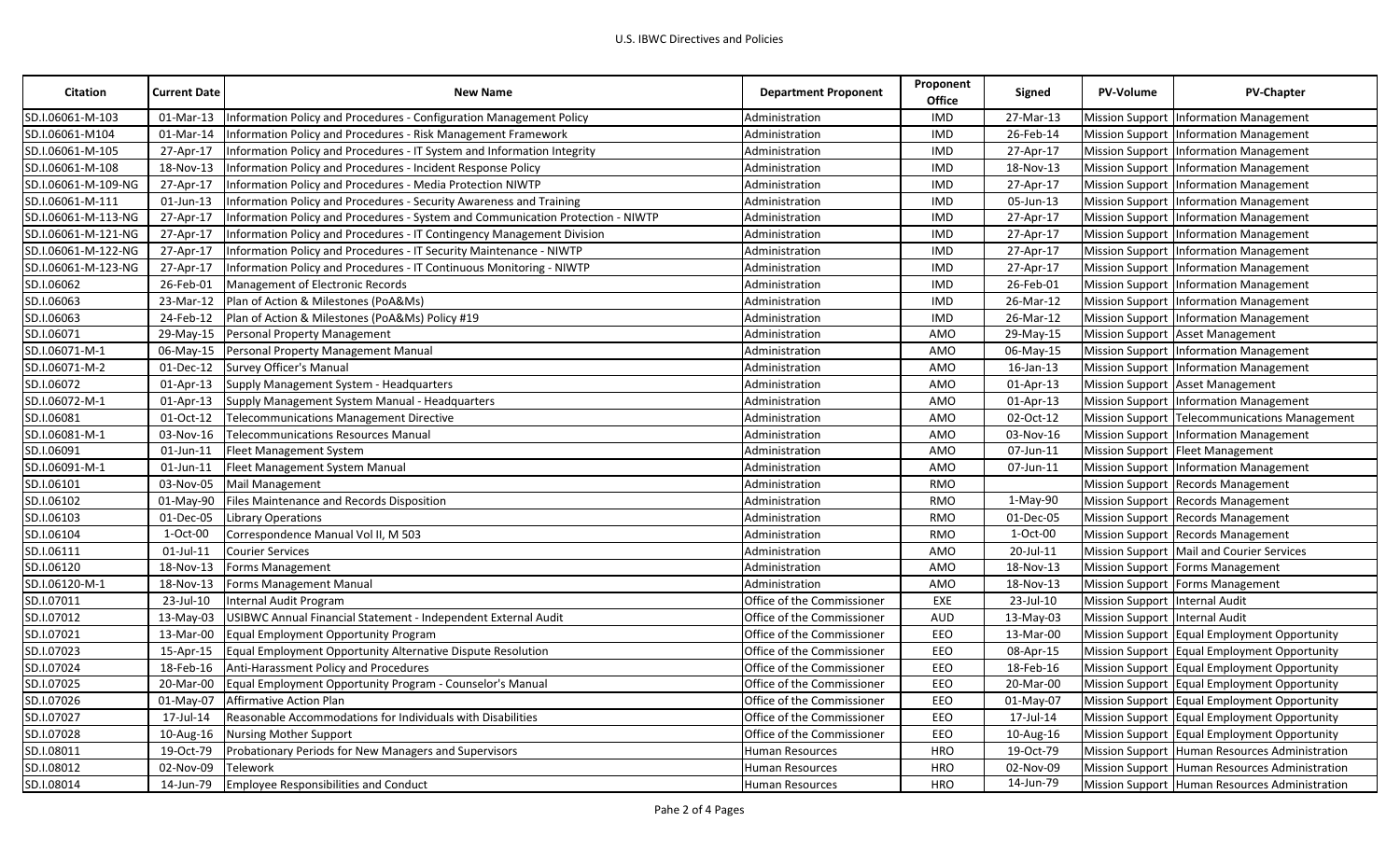| <b>Citation</b> | <b>Current Date</b> | <b>New Name</b>                                                               | <b>Department Proponent</b> | Proponent<br><b>Office</b> | Signed    | <b>PV-Volume</b>       | <b>PV-Chapter</b>                                  |
|-----------------|---------------------|-------------------------------------------------------------------------------|-----------------------------|----------------------------|-----------|------------------------|----------------------------------------------------|
| SD.I.08015      | 22-Jun-09           | Employee Conduct; Discipline and Adverse Actions                              | <b>Human Resources</b>      | <b>HRO</b>                 | 22-Jun-09 |                        | Mission Support Human Resources Administration     |
| SD.I.08016      | 25-Feb-81           | Administrative Grievance System                                               | <b>Human Resources</b>      | <b>HRO</b>                 | 25-Feb-81 |                        | Mission Support Human Resources Administration     |
| SD.I.08017      | 03-Mar-81           | Alcoholism and Drug Abuse Program                                             | Human Resources             | <b>HRO</b>                 | 03-Mar-81 |                        | Mission Support Human Resources Administration     |
| SD.I.08018      | 23-Mar-01           | Workplace Violence Prevention Program                                         | Human Resources             | <b>HRO</b>                 | 23-Mar-01 |                        | Mission Support Human Resources Administration     |
| SD.I.08018-M-1  | 23-Mar-01           | Workplace Violence Prevention Program - Manual                                | Human Resources             | HRO                        | 23-Mar-01 |                        | Mission Support Human Resources Administration     |
| SD.I.08021      | 23-Sep-15           | <b>Position Management</b>                                                    | <b>Human Resources</b>      | <b>HRO</b>                 | 23-Sep-15 | <b>Mission Support</b> | Position Management and<br>Classification          |
| SD.I.08031      | 14-Dec-07           | Policy on Recruitment, Relocation, and Retention Incentives                   | Human Resources             | <b>HRO</b>                 | 14-Dec-07 |                        | Mission Support Recruitment and Placement          |
| SD.I.08041      | 18-Nov-92           | Position Classification Under the General Grade (GG) Pay Plan                 | Human Resources             | HRO                        | 18-Nov-92 |                        | Mission Support Pay Administration                 |
| SD.I.08042      | 15-Mar-91           | Pay Under the General Grade (GG) Pay System                                   | Human Resources             | HRO                        | 15-Mar-91 |                        | Mission Support Pay Administration                 |
| SD.I.08043      | 23-Apr-90           | Federal Wage System                                                           | Human Resources             | <b>HRO</b>                 | 23-Apr-90 |                        | Mission Support Pay Administration                 |
| SD.I.08044      | 24-Jun-05           | Pay Administration (General)                                                  | <b>Human Resources</b>      | <b>HRO</b>                 | 24-Jun-05 |                        | Mission Support Pay Administration                 |
| SD.I.08045      | 19-Jan-09           | Hours of Duty and Work Schedules                                              | Human Resources             | <b>HRO</b>                 | 19-Jan-09 |                        | Mission Support Pay Administration                 |
| SD.I.08046      | 20-Aug-07           | Absence and Leave                                                             | <b>Human Resources</b>      | <b>HRO</b>                 | 20-Aug-07 |                        | Mission Support Pay Administration                 |
| SD.I.08047      | 17-Jul-85           | Civil Service Retirement Spouse Equity Act of 1984 (CSRSEA)                   | <b>Human Resources</b>      | <b>HRO</b>                 | 17-Jul-85 |                        | Mission Support Pay Administration                 |
| SD.I.08051-M-1  | 10-May-16           | Employee Conduct; Discipline and Adverse Actions                              | <b>Human Resources</b>      | <b>HRO</b>                 | 07-Jun-16 |                        | Mission Support Pay Administration                 |
| SD.I.08061      | 19-Mar-90           | Labor-Management Relations                                                    | <b>Human Resources</b>      | <b>HRO</b>                 | 19-Mar-90 |                        | Mission Support Labor-Management Relations         |
| SD.I.08071      | 05-Dec-02           | Merit Promotion and Internal Placement System                                 | Human Resources             | HRO                        | 05-Dec-02 | <b>Mission Support</b> | Performance Management and<br>Awards               |
| SD.I.08072      | 20-May-13           | Performance Management and Recognition System (PMRS)                          | Human Resources             | <b>HRO</b>                 | 22-May-13 | Mission Support        | Performance Management and<br>Awards               |
| SD.I.08072-M-1  | $20$ -May-13        | Performance Management and Recognition System (PMRS)                          | <b>Human Resources</b>      | <b>HRO</b>                 | 22-May-13 | <b>Mission Support</b> | Performance Management and<br>Awards               |
| SD.I.08091      | 06-May-98           | Training                                                                      | <b>Human Resources</b>      | <b>HRO</b>                 | 6-May-98  |                        | Mission Support Training and Development           |
| SD.I.08091-M-1  | 06-May-98           | Training and Development Handbook                                             | <b>Human Resources</b>      | <b>HRO</b>                 | 6-May-98  |                        | Mission Support Training and Development           |
| SD.I.08101      | 20-Jun-07           | <b>Worker's Compensation Program</b>                                          | <b>Human Resources</b>      | <b>HRO</b>                 | 20-Jun-07 |                        | Mission Support   Workers' Compensation            |
| SD.I.09011      | 28-Jan-00           | Presentations by Commission Employees to Outside Agencies                     | <b>Public Affairs</b>       | PAO                        | 28-Jan-00 |                        | Mission Support Public Affairs Administration      |
| SD.I.09012      | 28-Jan-00           | Creation and Dissemination of Public Information Materials                    | <b>Public Affairs</b>       | PAO                        | 28-Jan-00 |                        | Mission Support Public Affairs Administration      |
| SD.I.10011      | 09-Dec-15           | Security Administration Directive                                             | <b>Protective Services</b>  | SSD                        | 09-Dec-15 |                        | Mission Support Security and Safety Administration |
| SD.I.10011-M-7  | 02-Mar-15           | <b>Key Control</b>                                                            | <b>Protective Services</b>  | SSD                        | 02-Mar-15 |                        | Mission Support Security and Safety Administration |
| SD.I.10011-M-8  | 08-Apr-85           | <b>Revised Security Regulations</b>                                           | <b>Protective Services</b>  | SSD                        | 08-Apr-85 |                        | Mission Support Security and Safety Administration |
| SD.I.10015      | 30-Nov-10           | Weapons and Other Destructive Instruments                                     | <b>Protective Services</b>  | SSD                        | 23-Nov-10 |                        | Mission Support Security and Safety Administration |
| SD.I.10015-M-1  | 30-Nov-10           | Weapons and Ammunition Accountability and Control Manual                      | <b>Protective Services</b>  | SSD                        | 23-Nov-10 |                        | Mission Support Security and Safety Administration |
| SD.I.10015-M-2  | 18-Sep-07           | Use of Force                                                                  | <b>Protective Services</b>  | SSD                        | 18-Sep-17 |                        | Mission Support Security and Safety Administration |
| SD.I.10021      | 09-Mar-11           | Public Safety Officer Directive                                               | Protective Services         | SSD                        | 09-Mar-11 |                        | Mission Support Infrastructure Security            |
| SD.I.10021-M-1  | 01-Apr-13           | <b>Standards and Uniform Manual</b>                                           | <b>Protective Services</b>  | SSD                        | 08-Apr-13 |                        | Mission Support Personnel Security                 |
| SD.I.10021-M-2  | 05-Jan-16           | <b>SSD Personnel Uniform Allowances Manual</b>                                | <b>Protective Services</b>  | SSD                        | 05-Jan-16 |                        | Mission Support Personnel Security                 |
| SD.I.10021-M-3  | 01-Dec-11           | Qualifications and Conditions of Employment Manual                            | <b>Protective Services</b>  | SSD                        | 16-Nov-11 |                        | Mission Support Personnel Security                 |
| SD.I.10031      | 18-Sep-17           | Personnel Security and Suitability Directive                                  | <b>Protective Services</b>  | SSD                        | 18-Sep-17 |                        | Mission Support Personnel Security                 |
| SD.I.10031-M-1  | 21-Sep-17           | Personnel Security and Suitability Request Processing Manual                  | <b>Protective Services</b>  | SSD                        | 21-Sep-17 |                        | Mission Support Personnel Security                 |
| SD.I.10031-M-2  |                     | 17-Aug-15 Background Investigation Procedures for SBIWTP Contractor Personnel | <b>Protective Services</b>  | SSD                        | 17-Aug-15 |                        | Mission Support Personnel Security                 |